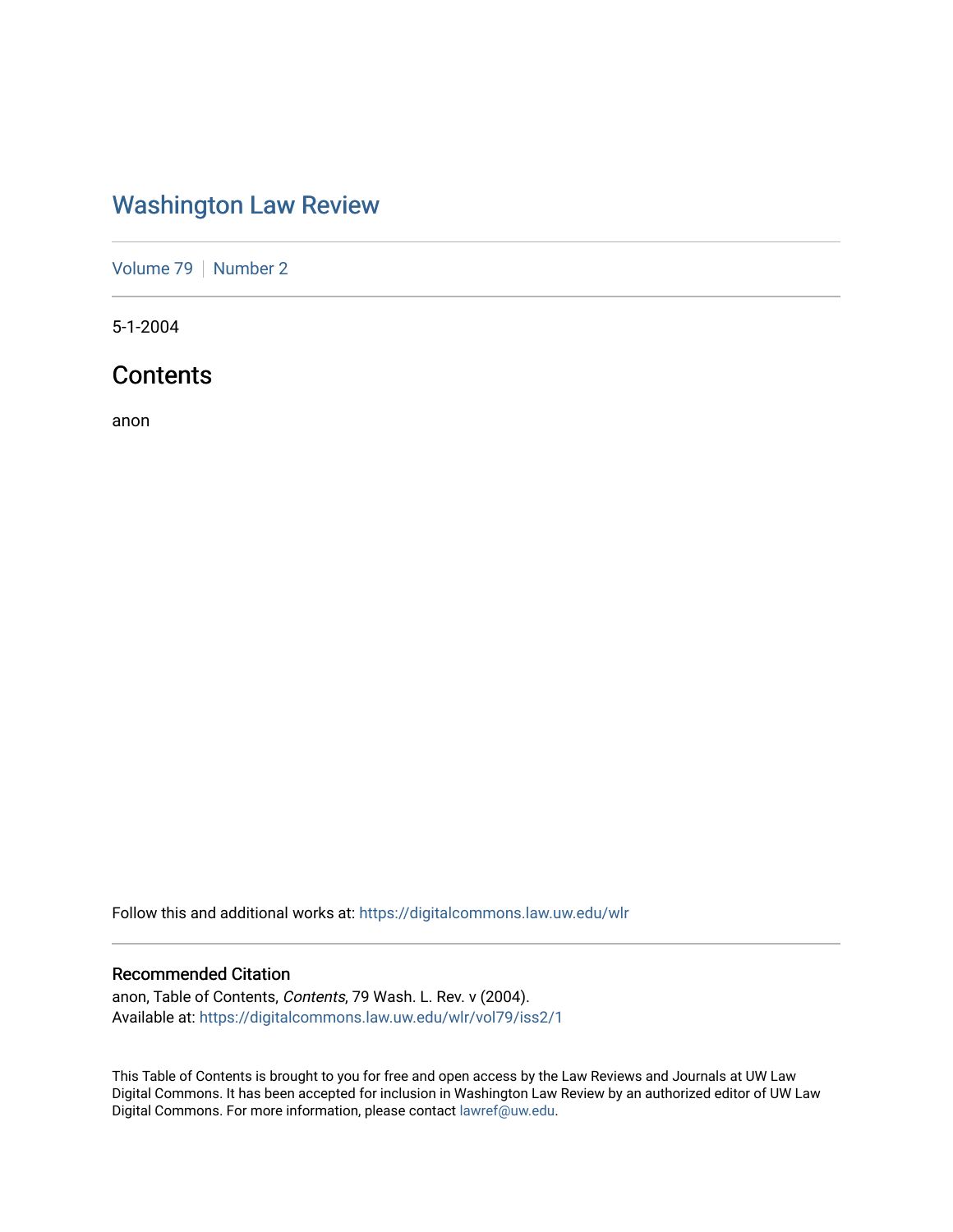# **WASHINGTON LAW REVIEW**

VOLUME 79, NUMBER 2, MAY 2004

Published by Students of the University of Washington School of Law

## **CONTENTS**

### ARTICLES

Sex and the Workplace: "Consenting" Adolescents and a Conflict of Laws *Jennifer Ann Drobac* 471

Wild Dreamers: Meditations on the Admissibility of Dream Talk *Louise Harmon 575*

### NOTES & COMMENTS

*Foster v. Carson:* The Ninth Circuit Misapplies the Capableof-Repetition-yet-Evading-Review Exception to the Mootness Doctrine and Lends a Free Hand to Budget-Cutting State Officials *Joshua C. Gaul 665*

Private Rap Sheet or Public Record? Reconciling the Disclosure of Nonconviction Information Under Washington's Public Disclosure and Criminal Records Privacy Acts *Lynette Meachum* 693

Capsized by the Constitution: Can Washington State Ferries Meet Federal Screening Requirements and Still Pass State Constitutional Muster? *DavidJ. Perkins* 725

Protestors Have Fourth Amendment Rights, Too: In *Graves v. City of Coeur d'Alene,* the Ninth Circuit Clouds Clearly Established Law Governing Searches *Holly Vance* 753

 $\sum_{i=1}^{n}$